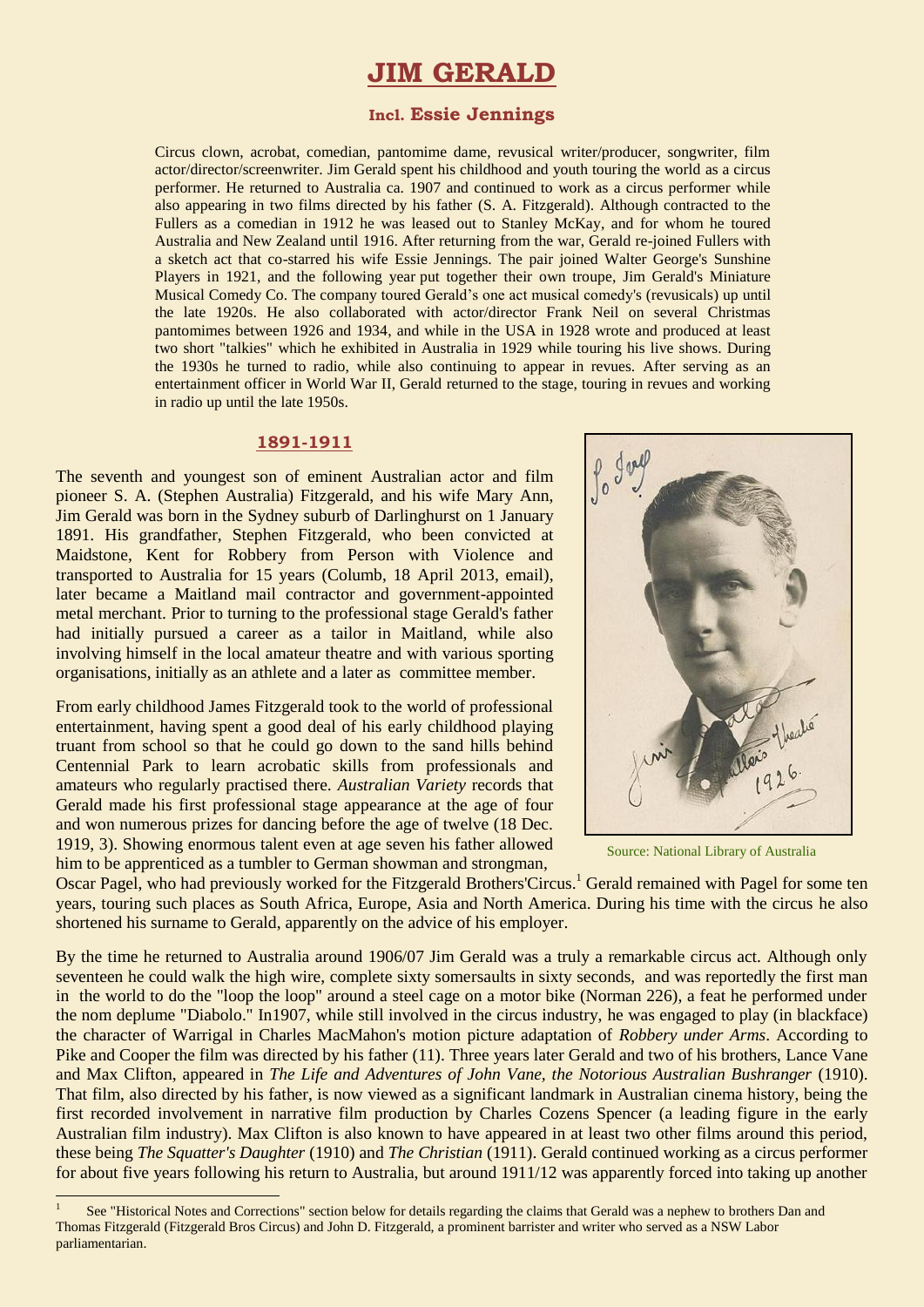career. As Charles Norman recounts, Gerald was responsible for wrecking a wagon and about £1,000 worth of equipment while en route to a country show with Barton's Circus. Quitting before he could be fired he decided to try out his comedic talents on the theatrical stage (224-5). The decision to quit the circus may not have been entirely due to this event, however, but was also partly in response to Gerald's physical health - he had by then broken numerous bones in circus-related accidents.



**Essie Jennings** Source: Frank Van Straten. *Tivoli* (2003), 7.

#### **1912-1915**

Jim Gerald's move into variety entertainment is believed to have begun initially on a 1912 tour with his father's "All Stars" drama and vaudeville company. The 'family' troupe, which included S.A. Fitzgerald and Clifton Fitzgerald, saw Gerald work as both a comedian and acrobat. The *Northern Star* (Lismore) records too that "'the Flying Geralds' [were] sensational gymnasts and in their thrilling act on the flying rings… fairly brought down the house (30 May 1912, 4). By the end of the year Gerald had been contracted to Fuller's Theatres. Although at least one reference source, the *Companion to Theatre in Australia*, maintains that Jim Gerald began his career in variety with Harry Clay (243), no primary sources supporting such a claim have yet been located. Gerald even states in a 1928 *Everyone's* interview: "I started with the Fullers' and I'll finish with them" (22 Feb. 1928, 46). According to reviews around this period his early turns were comic routines that utilised his circus skills, notably tumbling (often imitating a drunk), back flips and a

wire-walking act.One of his earliest performances was at the Majestic Theatre in Adelaide. It was here that Gerald first met and married Essie Jennings. According to Charles Norman, Gerald had been pestering the young lady for a date for several weeks, but she had refused his advances. It apparently took an on-stage accident to bring them together. Jennings offered to look after him during his recuperation, and they married some two weeks later.

By 1913 Gerald and Jennings were a Fullers double act, performing sketches which included songs, comic routines and Gerald's circus-inspired eccentricities. Jennings had herself been working on the variety stage for some time. It is believed that she began her association with the Fullers around 1905/06, starting out as an illustrated singer<sup>2</sup> and dancer. The earliest recorded performance for her found to date is a National Amphitheatre (Syd) show in January 1907 [*see for example SMH: 5 Jan. 1907, 2*], although a 1921 article in *Fuller News* indicates that she would be "remembered by playgoers as 'Australia's Gibson Girl,' when [American entertainer] Charles Dana Gibson was the rage" ("Pantomime Souvenir," 20).<sup>3</sup> A review of Gerald and Jennings turn at the same theatre in October 1913, which also congratulates Jennings for having lost almost three stone in weight since her last appearance, notes: "the act is now considerably improved, and scores a great number of laughs" (AV: 5 Nov. 1913, 5).

In 1914 Gerald and Jennings were leased by the Fullers to Stanley McKay, going into the entrepreneur's recently formed pantomime company as dame and principal boy respectively. The troupe later became known as Stanley McKay's No 1 Pantomime Company in order to differentiate it from a second company he formed in early 1915 (featuring Bruce Drysdale and Phyllis Faye as dame and principal boy). Gerald and Jennings remained with McKay until 1916, becoming firm favourites with audiences during that period. They did not entirely cut their connection with the Fullers, however, as McKay toured the troupe on the Fullers' Australian circuit for several months (including Adelaide, Western Australia and Sydney) before sending it to New Zealand in late 1914. Although the company's Auckland season was also produced under the auspices of the Fullers the remainder of the Dominion tour was managed by George Stephenson and Alf Linley (in association with Stanley McKay).

Within a short period of time, McKay relinquished day-to-day control of his No 1 Company, leaving the stage direction in Gerald's hands. Although Gerald said in a 1928 *Australian Variety* interview that he 'produced pantomimes for the Fullers three years before anybody else ventured into the same field with them' (p.46), the period he refers to was actually two years. It would be the McKay pantomimes, however - and notably *Mother Goose* (1914), *Old Mother Hubbard* (1912), and *Bo-Peep* (1910) - that allowed Gerald the opportunity to develop his dame character into perhaps the best remembered of his stage roles.

 $\frac{1}{2}$ Illustrated singers specialised in performing to scenes projected on a backcloth and illuminated by limelight projectors.

<sup>&</sup>lt;sup>3</sup> Gibson's iconic illustrations of beautiful and independent American woman were first published in the 1890s. By 1900, his 'Gibson Girls' were seen as the representative ideal of contemporary womanhood in many Western nations, as well as America.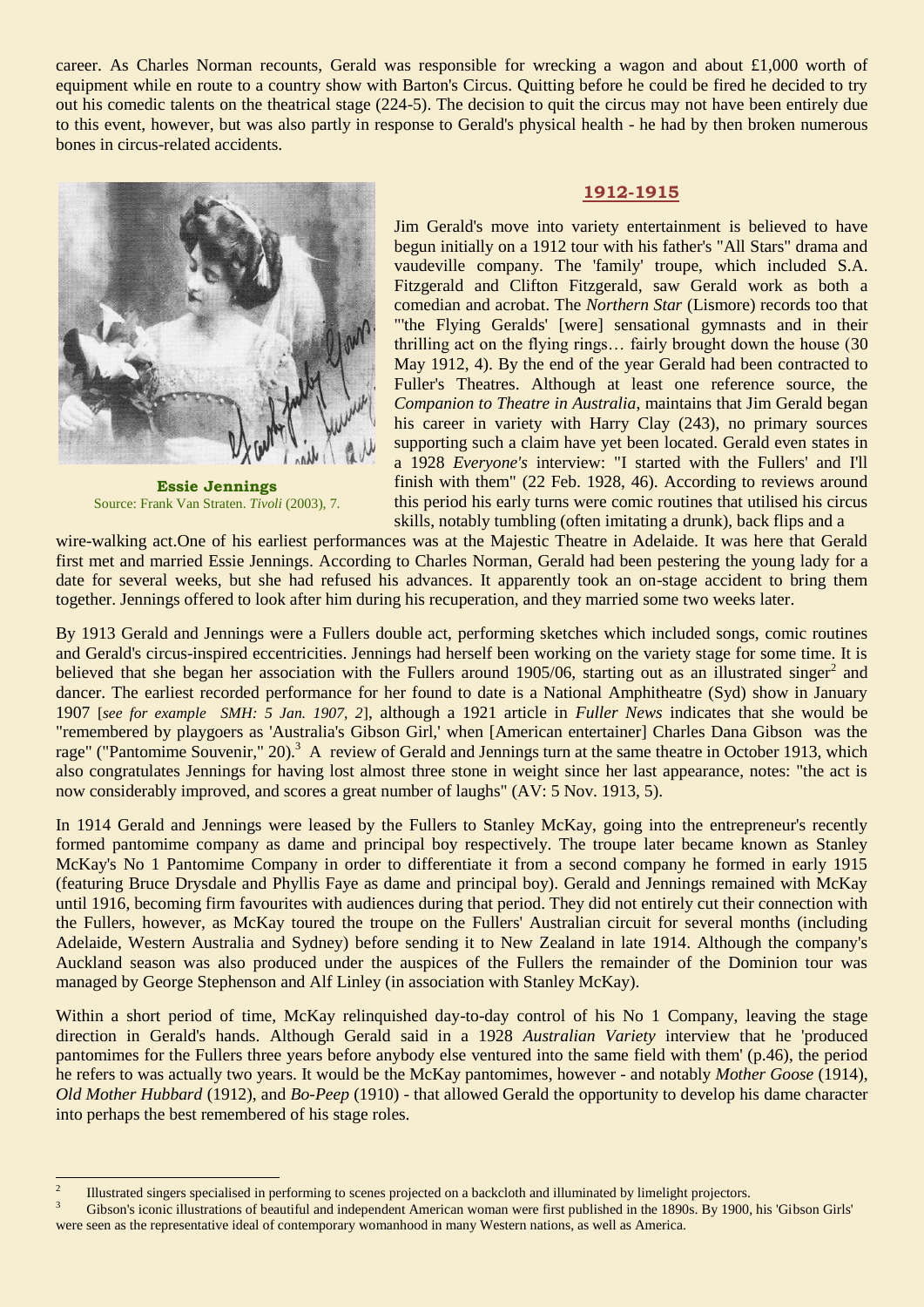What set Gerald apart from most other specialist dame comedians was that he imbued his characters with the essence of circus clowning and acrobatics. According to the numerous reviews available, he seldom failed to excite audiences with his spectacular feats. Responding to Gerald's Princess Theatre (Syd) performance as Pansy Hubbard, the *Theatre* records, for example: "Variety is imparted to Mr Gerald's performance by introducing a few well-executed somersaults. His acrobatic gifts further enable him to make some novel, decidedly clever exits" (Sept. 1915, 52). *Australian Variety* records, too, that as Mother Goose "James Gerald… is an ideal pantomime dame, and a first-class knockabout expert; his funny ways all through gets him many hearty laughs" (5 Aug. 1915, n. pag.).

### **1916-1921**

In 1916 Gerald enlisted in the Australian Imperial Force, and was subsequently posted overseas as a driver with 1<sup>st</sup> Australian and New Zealand Wireless Signal Squadron (22 Battalion). He reportedly spent most of his service in Mesopotamia, between Kut-el-Amara and Bagdad. He was not alone in joining from the ranks of McKay's organisation, there being four others (including McKay) who similarly volunteered their services. During his military service Gerald involved himself as often as possible in theatricals. He claims, for example, to have had the distinction of presenting Bagdad with its first ever pantomime production. While her husband was away, Essie Jennings continued to work the variety stage for the Fullers, securing an engagement with Bert Le Blanc's Revue Company for a period of time. She was with the troupe when they opened the company's newly built Majestic Theatre (Newtown) in June 1917. Jennings later travelled to India with the Voluntary Aid Division. While there she too found an opportunity to work the overseas stage, procuring a nine month engagement at the Gaiety Theatre in Calcutta. Both she and her husband lost a brother each during the hostilities, with Gerald's sibling, Max Clifton having been killed early in the war, while Jennings' brother died only three weeks before the armistice. In late 1918, while waiting in Egypt for his regiment's return to Australia, Gerald received a cable from the Fullers offering him the dame role in their Christmas pantomime, *Bluebeard*.

Although his post-war stage debut was a hit, the transition to civilian life was not entirely smooth for the comedian. While attending a production of *Time Please* at the Melbourne Tivoli a few months later Gerald's shell-shocked nerves went awry during a comedy-realistic trench scene and he, along with several other returned servicemen, had to be taken away from the theatre in an ambulance. Gerald remained in hospital for some six weeks. By late 1919, however, his health had returned to near normal and he began to concentrate his energies towards writing and producing his own works. This new aspect of his career was very likely a response to filling in time during his extended convalescence, and perhaps not unsurprisingly he found a great deal of material in his war experiences. The first of his original material to find popular appeal were a series of sketches which he again performed with Jennings. Undoubtedly the most successful was "*The New Recruit*" (1919). "Originality and cleverness mark the sketch," wrote the *Theatre*  reviewer in response to their performance at the Fullers New Theatre prior to the second part revusical by Nat Phillips' Stiffy and Mo Revue Company. Another burlesque sketch from this period was "A Highland Cocktail."





**Driver Jim Gerald** *Theatre* Sept. (1916), 42.

At times exceptionally funny, particularly when Jennings played the military officer to her husband's raw recruit, the sketch also contained a moment of pathos when Gerald gave an account of how he lost his pal in the war. "High art indeed is his work in this monologue," notes the reviewer (July 1919, 23). Another sketch Gerald made his own around this period was the "letter posting act," previously made famous by American Jim Barton. The routine revolved around a drunk's attempts to post a letter in the small opening of a postal box. Gerald and Jennings continued to play the Fullers' Australian and New Zealand circuit as a vaudeville act though until around 1921, at which time they joined the Walter George Sunshine Players ensemble. The troupe at various times also included Amy Rochelle, Harry Ross, Vaude and Verne and two performers who would shortly begin to play major roles in Gerald's own company, actor, Reg Hawthorne, and actress/dancer/choreographer, Polly McLaren.

*Daily Mail* (Bris) 1928, no details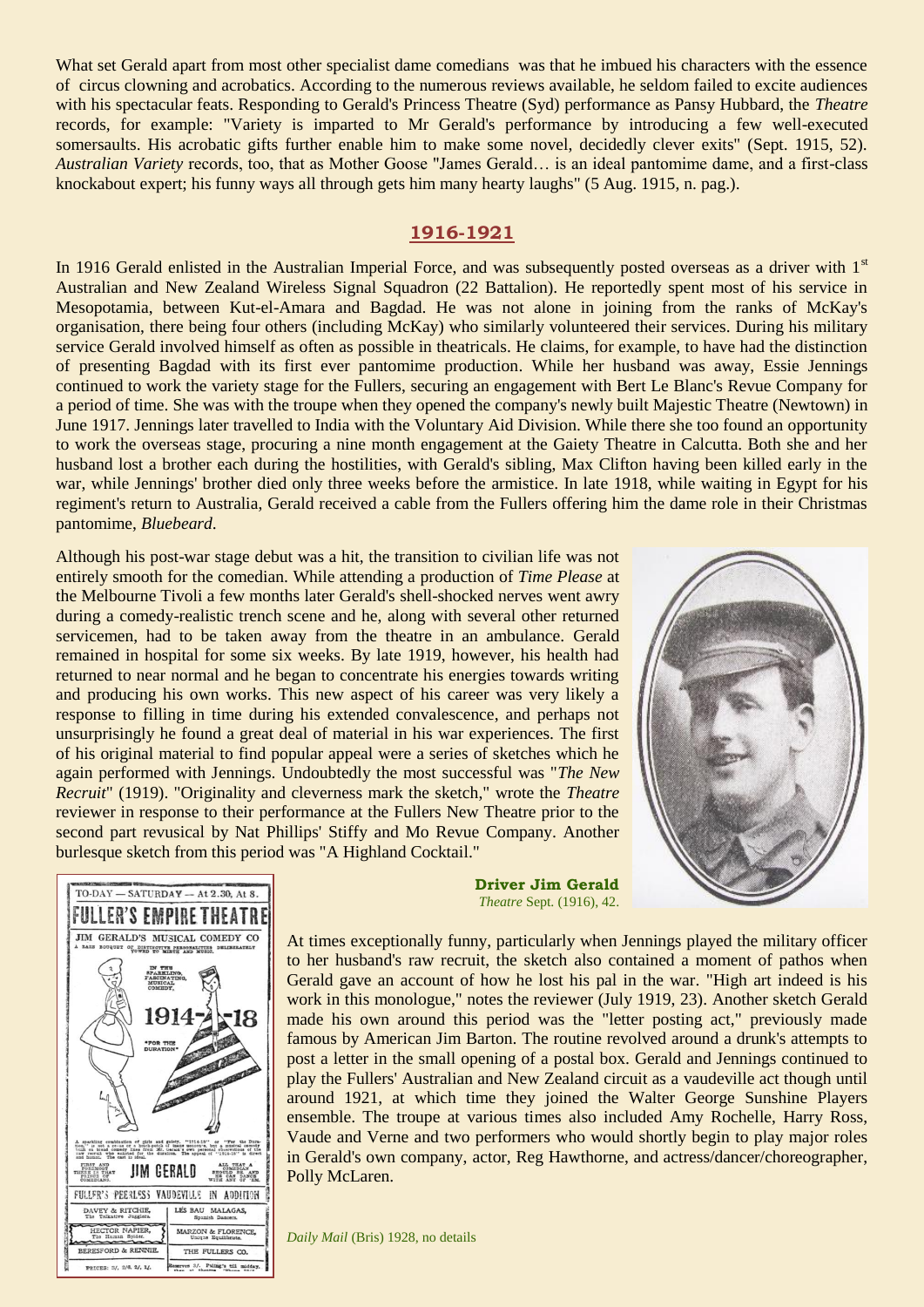### **1922-1929**

Jim Gerald's Miniature Musical Comedy Company debuted in Newcastle in July 1922 with *A Millionaire for a Night*, opening in Sydney later the next month to rapturous critical acclaim. Along with Gerald, Jennings, Hawthorne and McLaren the initial line-up included Lance Vane (Gerald's brother), Ernest Crawford, Howard Hall and Winnie Trevail. Later troupe members included: Letty Craydon (1923-24, 1928), Harry Burgess (1927), Amy Rochelle (1928). The longest serving members (apart from Essie Jennings) were Lance Vane (8 years), Reg Hawthorne and Ernest Crawford (7 years), Howard Hall (6 years), and Polly McLaren (5 years). In starting up his own revusical company Gerald was required to write (or adapt) his own works - with this by now being a tradition among Australian revusical troupes. Having already been accorded much acclaim for his sketches, this move was not too difficult for him, and indeed from around 1922 Gerald began to emerge as one of Australia's more popular writers of one act musical comedies.

Among his most popular revusicals were: *Bare Backs*, *A Millionaire for a Night*, *The Tennis Club, Whips and Quips*, *Don't Tell the Wife* and arguably his greatest success *1914-1918; Or, For the Duration*. Set in three scenes - a military camp, aboard a transport ship, and in the trenches on Armistice Day, the revue's narrative is once again drawn from Gerald's wartime experiences, and in this respect was a fleshed out adaptation of 'The Raw Recruit' sketch with additional musical sequences. 1914-1918 was to be one of the earliest of productions for Gerald's Miniature Musical Comedy Company, and continued to be revived throughout the 1920s.

Jim Gerald's company played throughout Australia and New Zealand on the Fullers circuit over the next few years establishing itself as one of the four leading Australianbased revue troupes - the others being Nat Phillips Stiffy and Mo Company, George Wallace's Revue Company and Bert Le Blanc's Travesty Stars. During that decade his seasons in any particular location rarely ran for less than six months, with some visits lasting upwards of eight months. Gerald's troupe was also the first leading revusical company to regularly utilised its members the first part vaudeville entertainment (rather than engaging specialty acts to fill out the bill). This allowed him the opportunity to specialise in a variety of performance styles, and very likely helped increase his popularity (if not also reducing the production overheads at the same time). One of Gerald's famous solo routines during this period was "Paddy McGinty's Goat" - the text, with accompanying photographs, for this are published in the March 1923 issue of the *Theatre* (21). After gaining experience as the Dame in Fuller's pantomimes like *Bluebeard* (1921), he further established his credentials as a writer and director with *Little Red Riding Hood* (1923) and *Puss in Boots* (1926). Indeed, by 1926 Gerald and members of his revusical company had racked up five consecutive Christmas season for the Fullers.



**The Dame** *Green Room* Aug. (1922), 9.

In March 1928 Gerald ventured overseas in an attempt to establish his career outside Australia. While in the United States he co-wrote and produced several two reel films (one of these, *Getting Through*, was exhibited as part of his Australian stage shows in 1929). He also acted as a buyer on behalf of the Fullers, purchasing a number of ballets and revues for the firm. Gerald left America for England, staging a season of revusical on the London stage. When the critics panned the show he cut short his stay, returning to Australia in November 1928. From 1929 Gerald moved away from the narrative-driven revusicals that had made him a household name around Australia and New Zealand. His new style of show, revue, was very much influenced by his observations in America and London the previous year, and several critics notes that he also brought with him a number of new ideas in terms of staging - notably the use of lights as opposed to scenic art.

### **1930-1939**

Many of the pantomimes that Gerald produced during the late 1920s/early 1930s were collaborations with the Fullers' long-time house writer and composer, Frank Neil. The first of these shows was possibly the 1926 production, *Puss in Boots,* with the last likely to have been *Mother Goose* in 1934. By all accounts his most popular revusicals of the late 1920s were: *It's All Yours* (1928), *The Honeymoon Girl* (1928) and *Happy Ideas* (1929), along with frequent revivals of *1914-1918*, *Barebacks* and *The Merry Masquerader*. The troupe also presented on a number of occasions a minstrel revival show (titled either *Old Time Minstrel Show or Olde Time Nigger Minstrels*). For these shows Gerald appeared as one of the comic endmen (Mr Tambo), with the Mr Bones role being played at various times by Reg Hawthorne and Max Reddy.<sup>4</sup>

1

<sup>4</sup> See for example: Fullers' Theatre, Sydney (30 Jan. - 12 Feb. 1926); Tivoli Theatre, Melbourne (7-13 June 1930); and Tivoli Theatre, Melbourne (7-13 July 1934).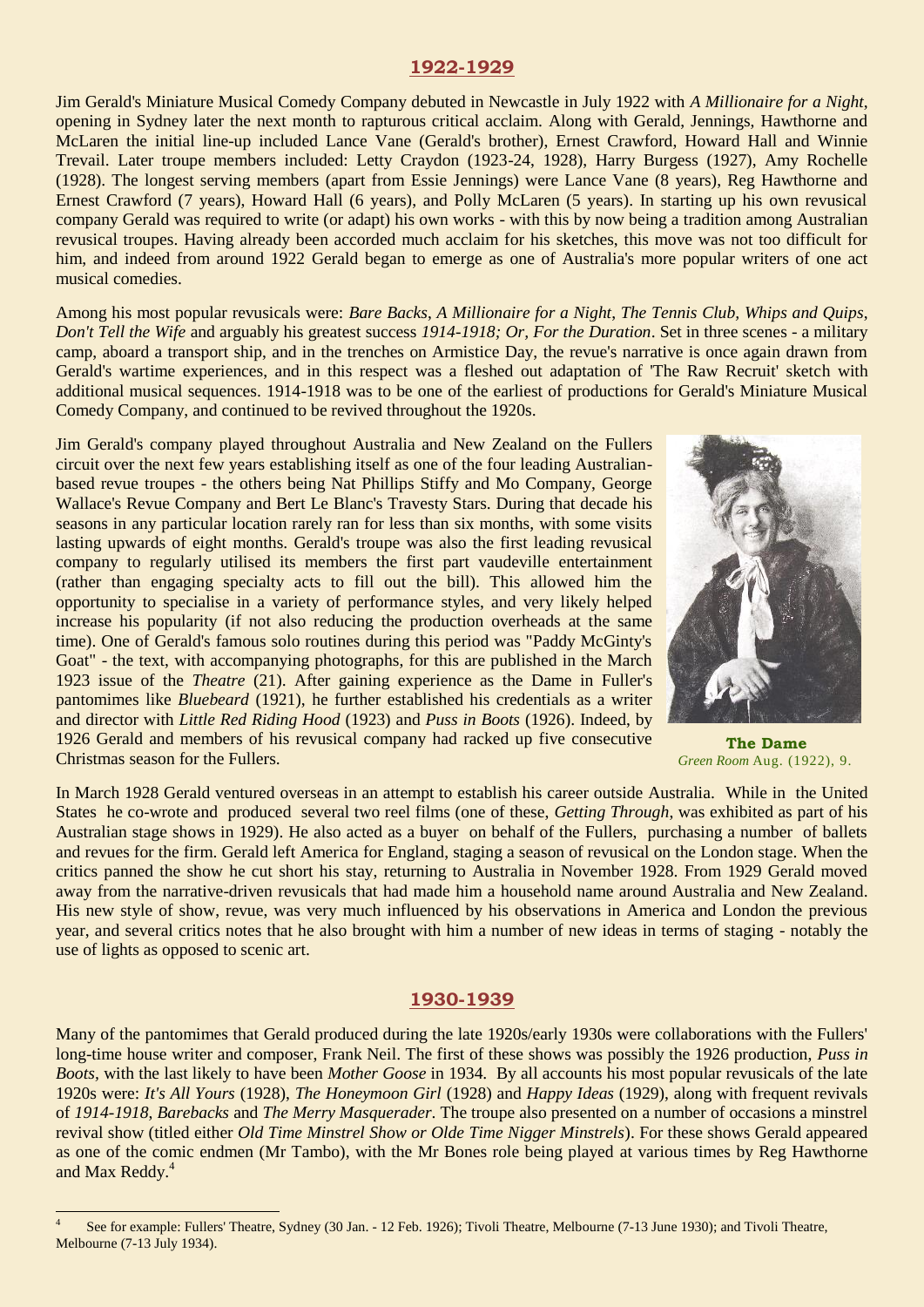

During these years his company included at various times, Essie Jennings, Reg Hawthorne, Lance Vane, Amy Rochelle, Ward Lear Jnr, Letty Craydon and Ron Shand. The troupe left for a six month tour of New Zealand in September 1929 on the Tivoli circuit, the first time since he moved from the circus to variety that he did not tour on "Fullers' time." Upon returning to Australia the company began a season at the Tivoli Theatre in Melbourne beginning 5 April. In addition to *The Honeymoon Girl* Gerald also revived his more popular revusicals (albeit with changes to some titles). These included *Circus Days* (previously *Bare Backs*), *The Naughty Earl* (previously *Not Likely*) and *Sport of Kings* (previously *Whips and Quips*) Some three months later, on July 17, Gerald was one of a stellar cast of performers engaged by the ABC to open its new radio station 2FC.

*Argus* 14 Apr. (1934), 28.

Jim Gerald's connection with the national broadcaster continued throughout the late 1930s, although it appears that by then Gerald's style of comedy may have become somewhat dated. Sometime around 1938, having temporarily retired from the live stage, Gerald formed his own radio production unit, known as Jim Gerald-Lionel Lunn Radio Presentations. With its headquarters in Sydney, the company employed such actors' as Alec Kellaway and Kath Esler, with Sandra Parkes (daughter of George Edwards) as scriptwriter. His first production, a series called *Private Jitters* was sold to a national sponsor and broadcast on relay out of Melbourne four nights a week. He returned to the variety stage for one night prior to the premiere of *Private Jitters* to present the character as part of the Melbourne Tivoli Theatre's "Radio Roundup" entertainment. He also presented another radio programme, *The After Dinner Show*, broadcast on the ABC on Saturday nights. Whether Gerald's plans to produce other shows, including a series called *Baffles the Crazy Detective*, went ahead is not known at this stage. In March 1939 his contract with the ABC was up for review, but according to correspondence forwarded to Keith Barry (Federal Controller of Music) by W. G. James (Federal Programme Controller), a renewal was not on offer. 'I have heard him on a few occasions,' writes James, 'and was not very impressed with his work. One or two of his "After Dinner" shows have been quite effective, But I would not recommend renewing his contract' (ctd. National Archives of Australia - Jim Gerald; Series SP173/1; No. SP173/1/0).

### **1940-1971**

In 1940, while playing the Dame during the day in the Melbourne Tivoli's Christmas pantomime, *Mother Goose*, Gerald performed at night in the revue *We're in the Army Now*. Within a year he and fellow ABC favourite Jim Davidson had joined the Australian Army, embarking for the Middle East on 1 September. Commissioned as an honorary Lieutenant Colonel, Gerald was given command of the AIF's Entertainment Unit, and based himself out of Tel Aviv. With his vast experience in the variety industry he quickly organised (Captain) Davidson's 40-strong band and several professional artists who specially enlisted from Australia, and was given authority to recruit any soldier already serving in the Middle East who had entertainment skills (but who was not deployed in key military areas). Some personnel had already seen fighting in Libya, Greece and Crete. This all-digger troupe (apart from 20 female refugees, including seven Palestinian chorus girls) numbered over a hundred, and gave shows comprising traditional revue and vaudeville acts - including singing, dancing, juggling, acrobatics, comedy sketches and patterology, and trick cycling. The troupe was also complimented by a backstage production crew of set and costume designers, transport, properties, and lighting and sound technicians. Utilising a three-ton mobile transport vehicle the unit could set up almost anywhere, and often played to upwards of 5,000 soldiers.

Gerald's first production at Gaza was *All in Fun*, which according to reports was met with rapturous applause. A letter from a soldier, published in the *ABC Weekly*, claims that Gerald's shows were "by the far the biggest and best... just like a very good Tivoli show at home" (25 July 1942, 18). Some other shows staged were: *Dad and Dave*, *The Youth Show*, *Amateur Hour*, and *Inspector Scott*. The unit was also able to arrange for the broadcasting of popular radio programmes to all hospitals in the Middle East, and several camps stationed on the coast road in North Africa. Soon after establishing the Entertainment Unit Gerald put together a number of smaller and faster units formed from the main body, and over the next 18 months these troupes presented shows during the Syrian campaign, playing places anywhere between Tobruk and the Turkish front line. They routinely visited frontline troupes under fire, presenting their entertainment in caves, trenches and storehouses. Late in the war the original Entertainment Unit was redeployed to New Guinea.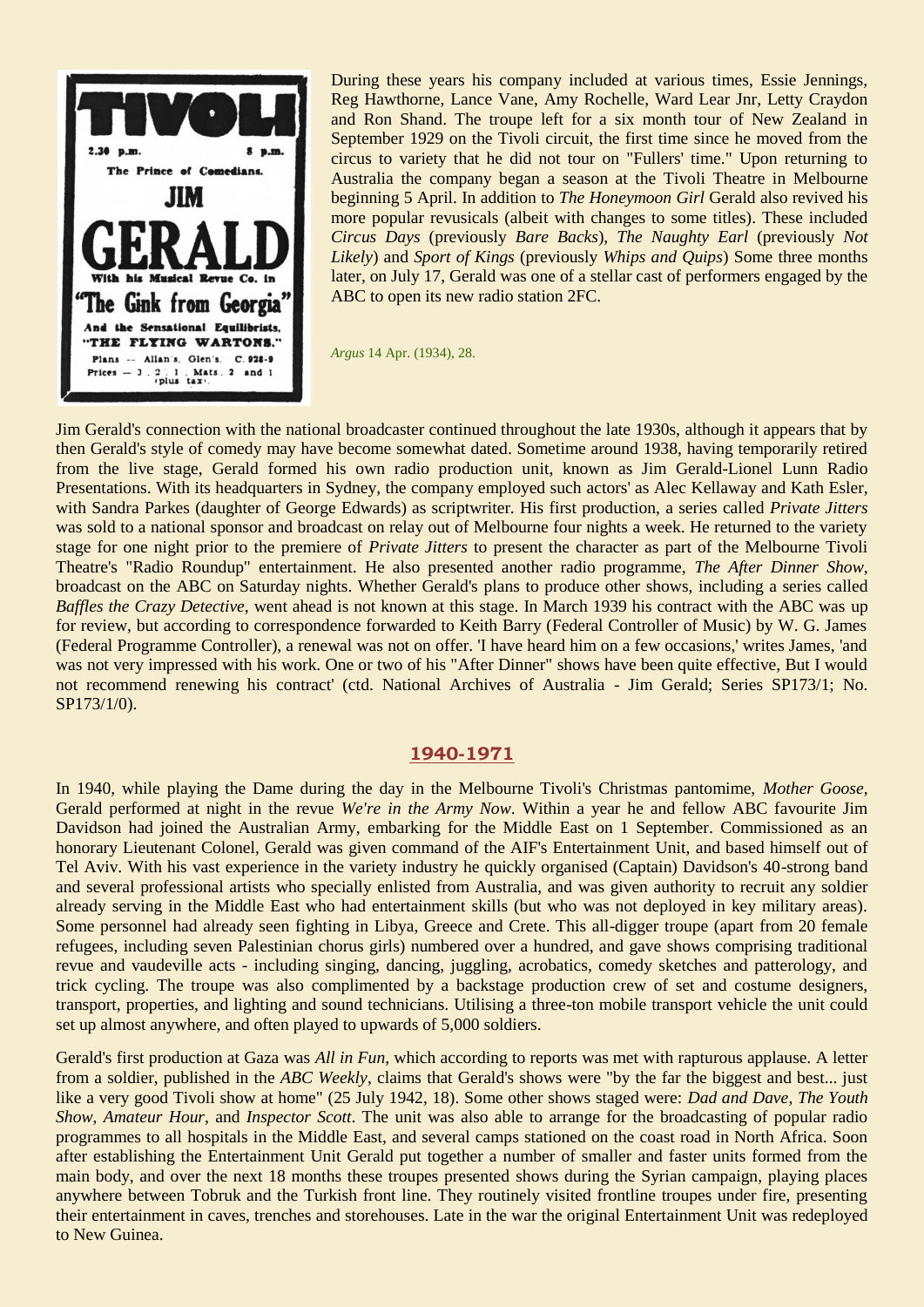

**Members of the A.I.F. Entertainment Unit** L-R: Lt Col. Jim Gerald, Staff Sgt. F. Meredith, Pte J. Coughlin, Sgt. R. Dawe. Source: State Library of Victoria.

Gerald returned to Australia in October 1942 following a recurrence of malaria which he contracted while in Syria. After having transferred to the retired list in December he once again took to the variety stage, appearing regularly on the Tivoli circuit. One of his first shows was the 1943 revue, *Stripped for Action*. In 1949 Gerald signed with Harry Wren, and went on to star in his firm's Christmas pantomime for that year - *Red Riding Hood* in 1949. He later costarred with Bob Dyer in the revue *Can You Take It?* and was cast as the roué in *Ladies' Night in a Turkish Bath*. Described by Frank van Straten as an "American farce notable mainly for its nubile, scantily clad girls," Wren was sent to America to see the show. While in San Francisco Gerald took over the role briefly from Skeets Gallagher when the star fell ill. Gerald went on to star in the 1951 Australian production (and 1958 revival). The following year he starred in *No Trees in the Street* (1952, Melbourne Tivoli), playing a cockney bookmaker's tout; and with George Wallace and Gladys Moncrieff in the nostalgic revue, *Gay Fiesta*, which also toured New Zealand. He also took on the Dame role in Wren's 1952 pantomime, *Cinderella*.

In 1954, and undeterred by his age, Gerald wrote directly to Prime Minister, Robert Menzies offering to tour his own concert party through Korea and Japan during the Korean conflict. The offer was later gently turned down by the Minister for the Army, James Francis (ctd. National Archives of Australia - Series MO927/2; No. A12/1/170). He nevertheless continued to work as a variety performer right through until the 1960s, then aged in his seventies. Some of the more notable productions he was associated with during this latter period were: *Thanks for the Memory* (1953); *The Good Old Days*, which co-starred George Wallace, Queenie Paul and Maurice Colleano (Theatre Royal, Sydney, 20 Sept. 1957); and *Many Happy Returns*, which included among others Gladys Moncrieff, Queenie Paul, George Wallace Jnr and the Toppanos (Empire Theatre, Sydney, 28 Jan. 1959).

*Many Happy Returns* (1959)

After he finally retired from the stage, Gerald and his wife moved into a small house at Rosebud on the Mornington Peninsula. One

Jim Gerald and Vera Derla in "Art for Art's Sake" Source: National Library of Australia.

of his last public outings was to attend the closure of the Melbourne Tivoli in 1966. Essie, who had been in poor health since the mid-1960s, died in 1969. Soon afterwards he moved into a nearby nursing home, where he passed away some two years later on 2 March, 1971.

### **JIM GERALD'S COMIC STYLE**

Regarded as one of the four leading Australian comics of the great vaudeville and revue era, along with Roy Rene, Nat Phillips, Bert Le Blanc and George Wallace, it has been said that Jim Gerald differed from his competitors in that he was much more of an internationalist, preferring not to be too parochial in his settings and stories. While there may be some element of truth in this claim, it was more than likely a result of Gerald having spent his formative years overseas. His perception of what constituted Australianness would therefore have been shaped differently than those who had lived here all their lives (or like who like Nat Phillips had left the country for extended periods later in their life). This criticism that Gerald's shows were insufficiently Australian appears to have been levelled at the comedian by academics and historians writing in latter half of the twentieth century. There is certainly no evidence available in reviews or historical insights from the period that this was an issue of concern for Gerald's popular culture audience base. Indeed, there is no indication that either the audiences or critics considered his revusicals as being of an "imported" kind. Although a number of his revues were set in overseas locations (he also found a niche specialising in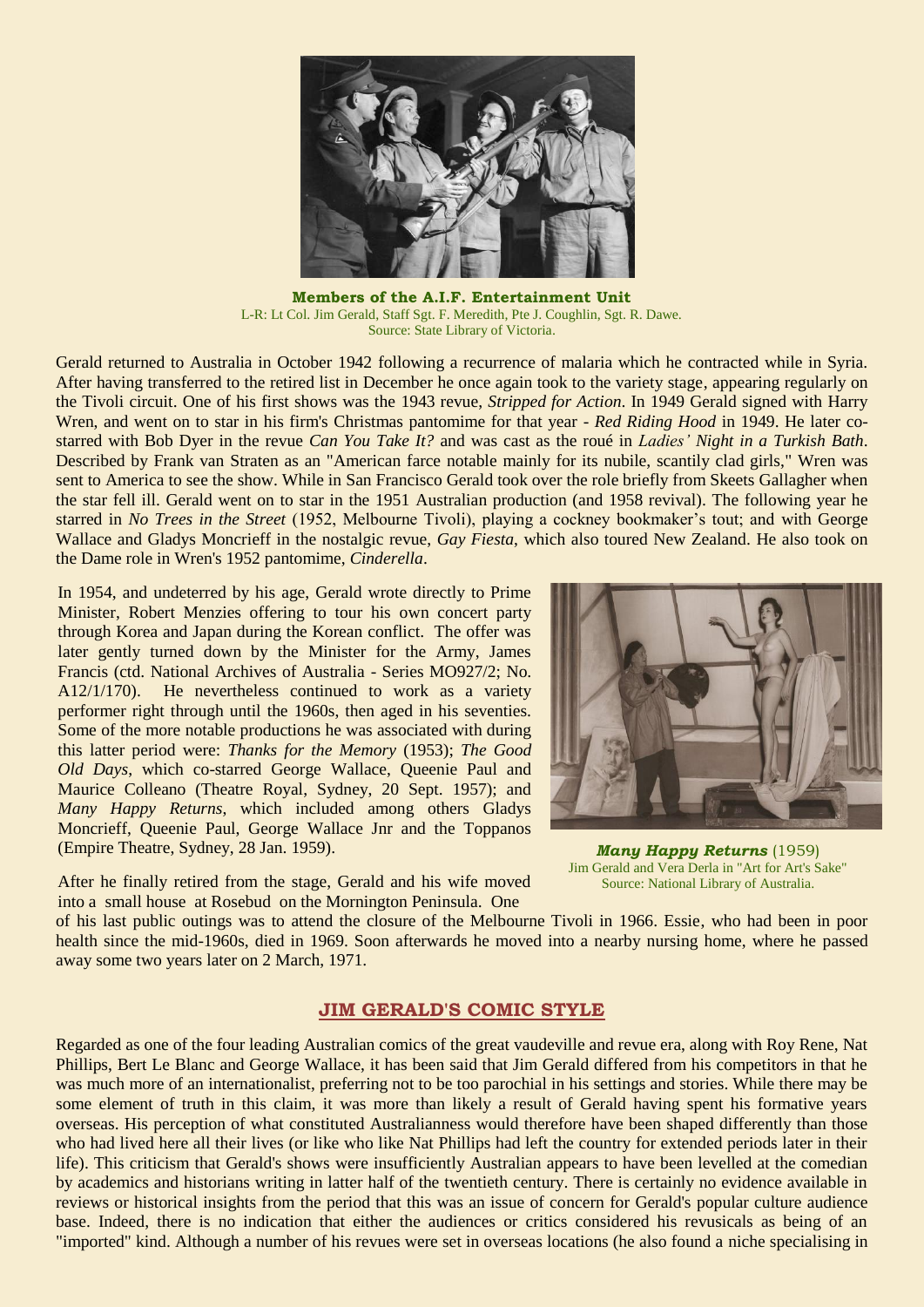the spoofing of foreign names), this was by no means uncommon during the revusical era. Nat Phillips and George Wallace also set several of their works in overseas locations.

What set Gerald apart from many of his peers (aside from George Wallace and Arthur Tauchert) and helped establish him as one of Australia's great comedians and pantomime dames, was his remarkable gift for physical comedy. At the other end of the extreme, however, was his comedic delivery - essentially in the droll style. His performances therefore created a sense of paradox, the heightened physicality of his acrobatics and devil-may-care stage craft juxtaposed with his quaint, laid-back characterisations. As a performer he also refrained from delving into vulgarity, a factor which won him much approval as a wholesome comedian. A Brisbane Courier theatre critic writes of Gerald's style in 1927:

The reason for Mr Gerald's success is not hard to find. His comedy does not depend on knock-about antics, though he can be vastly amusing when he dances or when he comes in conflict with any material object such for instance as when he got entangled with two chairs and a table on Saturday – Jim Gerald's comedy is the outcome of a whimsical humour of his own. He does not stoop to the obvious; rather he does the unexpected... but always that unexpected when considered afterwards, will be seen to have arisen out of a legitimate situation. Such comedy playing is a gift, it is born in a man; the antics of comedy, physical or otherwise may be acquired. Acquired comedy ability, however, stales whereas that which comes by intuition is always fresh (14 Mar. 1927, 17).

One other factor that helped establish and maintain Gerald's long-term success was his ability to select the right combination of character actors to support his comic material. In this respect he, like Phillips, Le Blanc and Wallace, surrounded himself with the right mix of professionalism, looks and talent, thus making the productions fresh and seemingly spontaneous. Among the key personnel were: his wife Essie Jennings and his brother Lance Vane, along with Ernest Crawford, Howard Hall, Reg Hawthorne (ex-J.C. Williamson musical comedy actor), Polly McLaren, Mona Thomas, and in later years Harry Burgess, Dan Weldon, Tommy Dale (ex-Dale and Barling), Amy Rochelle, Letty Craydon and Ron Shand. Choreographer, dancer and soubrette, Polly McLaren, was another significant factor in the troupe's popularity between 1922 and ca. 1926, with her name given prominence in many of the published reviews during that period.

# **SEE ALSO**

• **[S. A. Fitzgerald](http://ozvta.com/practitioners-other-a-l/)** • **[Lance Vane](http://ozvta.com/practitioners-u-v/)** • **[Essie Jennings](http://ozvta.com/practitioners-i-j/)** • **[Stanley McKay's No 1 Pantomime Co](http://ozvta.com/troupes-s-z/) • Jim [Gerald Revue Co](http://ozvta.com/troupes-g-l/)**

## **HISTORICAL NOTES AND CORRECTIONS (Jim Gerald)**

- **1.** It has been claimed that Gerald did not write his own scripts (Chance 243), which is clearly erroneous. Numerous references to Gerald being the author of his shows can be found through primary sources such as newspapers and industry magazines. Notable, for example, is Gerald's the routinely-mentioned wartime experiences having been the source of inspiration for *1914-1918; Or, For the Duration* and 'The New Recruit'. Other sources *Way*, Published in the *Theatre*  in1926, which reads: "When Jim rests from acting, singing and dancing on the boards he presumably spends his leisure in writing scripts, which in turn gave him ample work as a producer. When he sleeps one can only guess... *Step This Way* is a capital specimen of the Gerald type of revue" (June 1926, 13).As early as 1923 Gerald was also creating original pantomimes for the Fullers. The first was *Little Red Riding Hood*, which the *Sydney Morning Herald* records was 'written and produced by Mr Jim Gerald' (24 Dec. 1923, 6). See also Gerald's advertised bills in *Fuller News* (ca. 1922) which similarly indicate that he was the author of his shows.
- **2.** Jim Gerald's entries in the *Australian Dictionary of Biography* (Vol 14, 1996, 263) and the *Companion to Theatre in Australia* (243) record that he was born on 2 January. His military records, including Gerald's self-written application forms, indicate, however, that the date was 1 January (ctd. National Archives of Australia, Series - B883; No - NX70922).

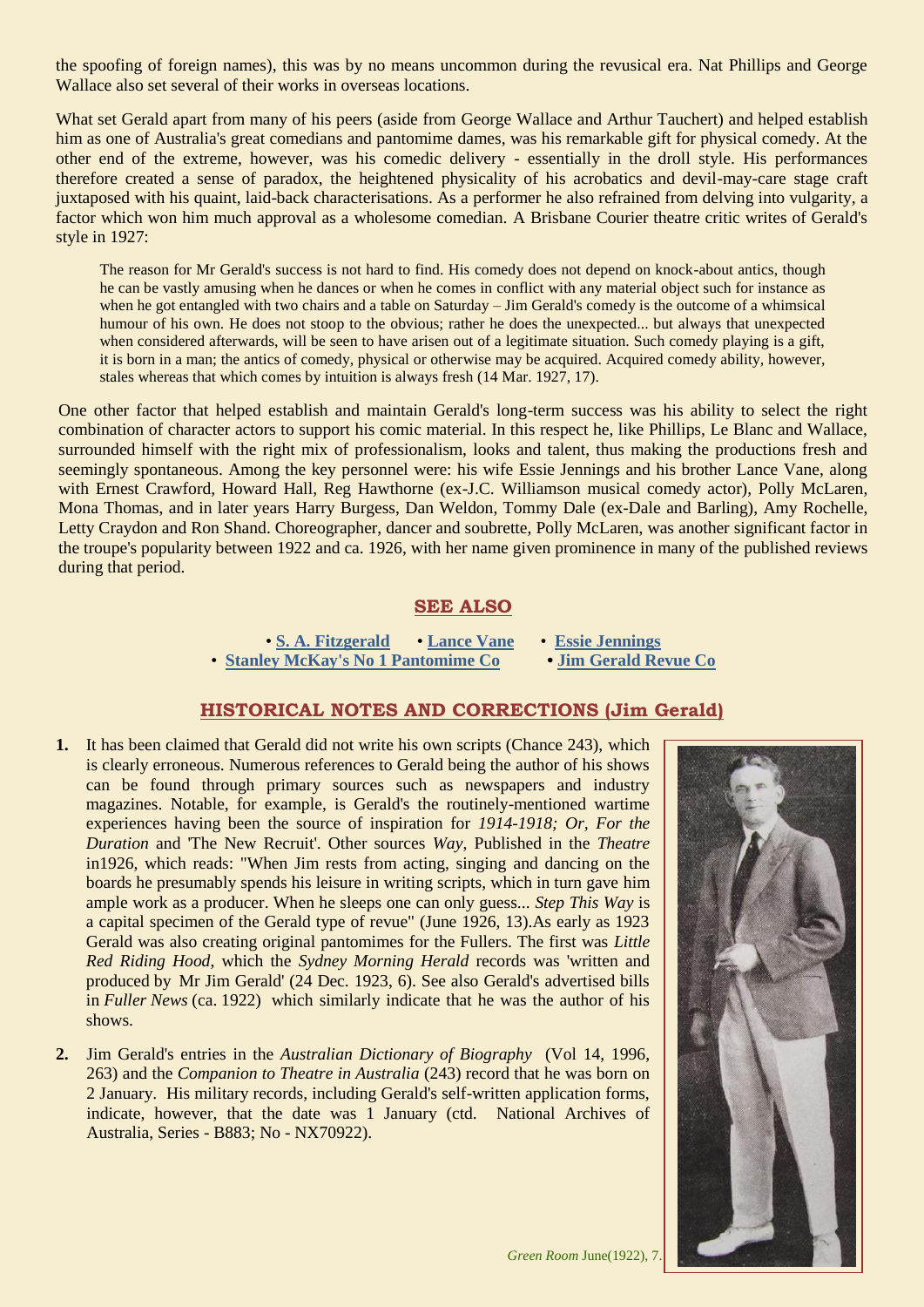**3.** A number of secondary sources have incorrectly claimed that S.A. Fitzgerald was a nephew to Dan and Tom Fitzgerald (Fitzgerald Brother's Circus) and their younger brother [John D. 'Jack' Fitzgerald](http://austlit.edu.au/run?ex=ShowAgent&agentId=A%29wb) (1862-1922), a prominent Sydney barrister, social reformer and Labor parliamentarian. In her 1996 entry on Jim Gerald for the *Australian Dictionary of Biography*, Martha Rutledge writes, for example, that he was a "nephew of J. D. Fitzgerald,' and that he 'haunted his uncle's circus.' In this respect she is possibly referencing and expanding on Charles Norman's comment in *When Vaudeville Was King* (1983). On page 224 Norman writes: 'Jim Gerald came from a circus family. Some of his uncles were the top names of the day.'

Robert Colomb, retired Reader in Information Systems, School of Information Technology and Electrical Engineering (University of Queensland) has discovered through extensive historical and genealogical research that the two Fitzgerald families were unrelated.<sup>5</sup> In correspondence (April 2013) he draws attention to Gerald's grandfather Stephen Fitzgerald having been born in Clifton, Gloucester (England) in 1820. According to Bede Nairn's biography of John 'Jack' Fitzgerald (*Australian Dictionary of Biography*) he and his elder brothers Dan and Tom were the sons of schoolteacher John Daniel Fitzgerald and his wife Mary Ann, née Cullen, both from Limerick, Ireland. Dan and Tom were born in New Zealand in the late 1850s, while "Jack" was born in Shell Harbour, New South Wales in 1862. There is no mention of S. A. Fitzgerald in Nairn's entry because he came from an entirely different Fitzgerald family.

Charles Norman's reference to a nephew/uncle relationship between Gerald and Dan and Tom Fitzgerald seems to be the first time the claim appears in print, and unfortunately his source may never be determined. If Gerald ever indicated a connection no public record of this has yet been identified. Given that Norman published *When Vaudeville was King* some 12 years after Gerald's death, it is feasible that he drew on his memory of the past and simply assumed a connection because the comedian's background was in the circus.

- **4.** The *Companion to Theatre in Australia* claims that Gerald began his career in variety with Harry Clay. However, extensive research into Clay's operations (see Harry Clay and Clay's Vaudeville Company 1865-1930) has failed to find any evidence supporting this assertion. Gerald states in a 1928 *Everyone's* interview that he started with the Fullers and planned to finish with them (22 Feb. 1928, 46), which puts further doubt on the claim.
- **5.** For further details pertaining to acrobatic displays in the sandhills behind Centennial Park (Sydney), see Alf 'Redhead' Wilson's article, "In the Sandhill Days," published in *Australian Variety* (17 Jan. 1917, n. pag.).
- **6.** Jim Gerald and Essie Jennings were married on 21 July 1913 at St Peter's Anglican Church, Wellington, New Zealand.
- **7.** M. A. Keup records in the 13 October 1927 issue of *Just It* that Gerald made a number of changes to *The Honeymoon Girl following its Melbourne season, 'so as to make it quite fresh to Sydney audiences' (28).* However, a search through Melbourne newspapers for 1927 has not located any details of a production there, even during the company's 1926-1927 season at the Princess Theatre. It is possible, therefore, that Keup mistakenly referred to Melbourne when it should have been Brisbane, where the musical comedy was staged between 6 and 19 August. The company's Sydney engagement began on 8 October, only four weeks after departing Brisbane.
- **8.** Jim Gerald's siblings were **Lancelot Sherlock Fitzgerald** (aka Lance Vane), well-known as an actor/variety artist and stage manager with Gerald's revusical company; **Clifton Stephen Australia Fitzgerald** (aka Cliff Stevens), a vaudeville comedian; and actor **Richard McGuinness Fitzgerald** (aka Max Clifton). Research



conducted by Robert Columb has also identified three brothers who died in infancy. These were Morris (1880-81), Stephen A. (1886) and Samuel (1888).

Family research undertaken by Rita Thorne (UK) indicates that Lance Vane married wardrobe mistress/costume designer Bertha Hillyard in Sydney in 1928. Hillyard's daughter Phyllis du Barry (born Gertrude Phyllis Hillyard) was a stage and screen actress who worked alongside Vane in Jim Gerald's revusical company during 1927- 1928 (and later appeared in the George Ward Revue Co). She moved to the USA with her mother in1932, however, and went on to appear in more than forty Hollywood films.<sup>6</sup> Lance Vane travelled to Los Angeles in 1932, but returned some time later. He died on 21 October 1942 in Sydney. Clifton Fitzgerald married Ellen A. Lucre in Newcastle in 1916 and died in Sydney in 1946.

**Lane Vane:** *World's News* 24 Feb. (1923), 5.

<sup>5</sup> Colomb's wife is a descendant of S.A. Fitzgerald.

Rita Thorne (correspondence).

 $\overline{a}$ 

<sup>6</sup> Some details relating to du Barry and the Fitzgerald brothers have been provided by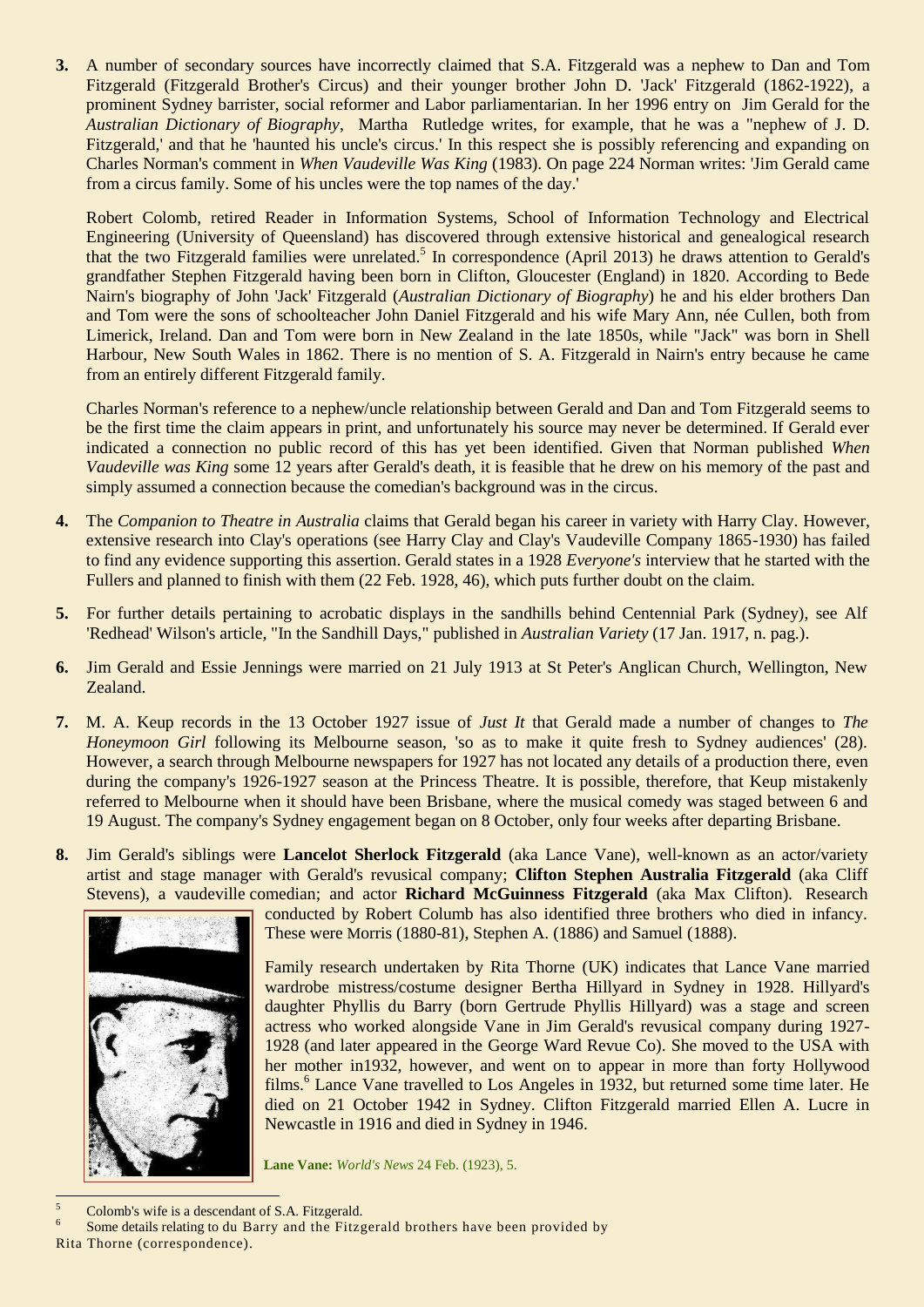**9**. An article on Jim Gerald published in the February 1919 issue of the *Theatre* reports, 'A brother was killed early in the war' (28). Thorne has confirmed that it was Richard McGuiness Fitzgerald who was killed on 4 August 1916 and that his name is remembered on the Villers-Bretonneux Memorial (he died at Pozieres). It is likely Richard was known professionally as Max Clifton. As an actor he was for many years was associated with William Anderson's Dramatic Company, playing opposite such actors as Roy Redgrave, Bert Bailey, Edmund Duggan, and J. B. Atholwood.

## **HISTORICAL NOTES AND CORRECTIONS (Essie Jennings)**

- **1.** Born Esther Patience Futcher in Ballarat, Victoria, in 1884, Essie Jennings was the oldest child of Thomas William Futcher and Susan Patience Porritt. She had at least two siblings, Horace Gordon (1887, also born in Ballarat) and Thomas Frederick (1888, born in Richmond).
- **2**. Jenning's name has first identified with a company playing the St Kilda Town Hall in September 1910. She was billed as a soprano. On 22 October that same year the "popular balladist" re-appeared to the Theatre Royal, Brisbane under Ted Holland's management.

**Essie Jennings (1908)** Source: National Library of Australia

**3.** As an illustrated singer, Jennings would have performed sentimental or patriotic songs in front of background scenery or mood visuals. Prior to the widespread use of film in Australia, these effects were created by heating calcium oxide (lime) to white heat in an oxy-ether lantern, which in turn created enough light to allow slide pictures to be projected onto a screen.



### **ENGAGEMENTS CHRONOLOGY - 1913-1922, 1930-1959\***

All dates between 1913 and 1916 relate to Jennings and Gerald's engagement with the Stanley McKay Pantomime Co. Dates between 1919 and 1921 are Jennings and Gerald. Dates post-1935 arefor Gerald only. For engagements between 1922 and 1929 see Jim Gerald Miniature Musical Comedy Co.

An asterisk (\*) beside a date indicates that it is either approximate or has yet to be established.

- **1912:** S.A. FITZGERALD (Northern NSW tour; ca. May-June \* > Fitzgerald's All Stars)
- **NB:** The tour itinerary established to date included Lismore (Federal Hall; 29 May -)
- **1913:** FULLERS (National Th, Syd; 21 June 5 Nov.\* > Jennings and Gerald were not at the National for all of this period)
- **1914:** FULLERS (Lyric Th, St Kilda, Melb; ca. Nov.\*)
- **1915:** STANLEY McKAY (Princess Th, Syd; 14 Aug. -Sept.\*) (Victoria Th, Newcastle; 4 Sept. -\*) (Fullers' Dominion circuit, NZ; Nov. - Dec.\*).

**NB:** 1916-1918: Gerald was on active duty with the A.I.F. May 1916 and ca. November 1919.

- **1917:** FULLERS (Majestic Th, Syd; 2 June Aug.\* > Essie Jennings with Bert Le Blanc Travesty Stars).
- **1918:** FULLERS (Majestic Th, Syd; 26-31 Dec. > *Bluebeard*).
- **1919:** FULLERS (Majestic Th, Syd; 1-17 Jan .> *Bluebeard*) (Fullers' Th, Syd; 8 Mar. 2 Apr. > with Bert Le Blanc's Travesty Stars) • (Empire Th, Bris; 5 Apr. - ca. 30 May\*) • (Fullers' Th, Syd; 21 June -\*) • (Bijou Th, Melb; ca. Sept/Oct.\*) • (Fullers' Th, Syd; Nov.\*).
- **1920:** FULLERS (Grand Op House, Syd; 18-31 Dec. > *Bluebeard*).
- **1921:** FULLERS (Grand Op House, Syd; 1 Jan. \* > *Bluebeard*) (P of Wales Th, Adel; Apr. June\*) (Bijou Th, Melb; 3 Sept. - 12 Oct. > with Walter George Sunshine Players) • (Fullers' Th, Syd; ca. Nov. - Dec.\* > with Walter George Sunshine Players) • (Princess Th, Melb; 24-31 Dec. > *Bluebeard*).
- **1922:** FULLERS (Princess Th, Melb; 1 Jan. 25. Mar. > *Bluebeard*) (Empire Th,Bris; ca. May-June\*)
- **1930:** (ABC Radio; 17 July > 2 FC opening)
- **1931:** ERNEST C. ROLLS (St James Th, Syd; 2 May -\*)
- **1943:** TIVOLI THEATRES (Tivoli circuit; no details\*)
- **1957:** (Th Royal, Syd; 20 Sept. Oct. \* > *Good Old Days*)
- **1958:** (Her Majesty's Th, Bris; 8 Sept. -\* > *Ladies Night in a Turkish Bath*)
- **1959:** (Empire Th, Syd; 28 Jan. Feb.\* > *Many Happy Returns*)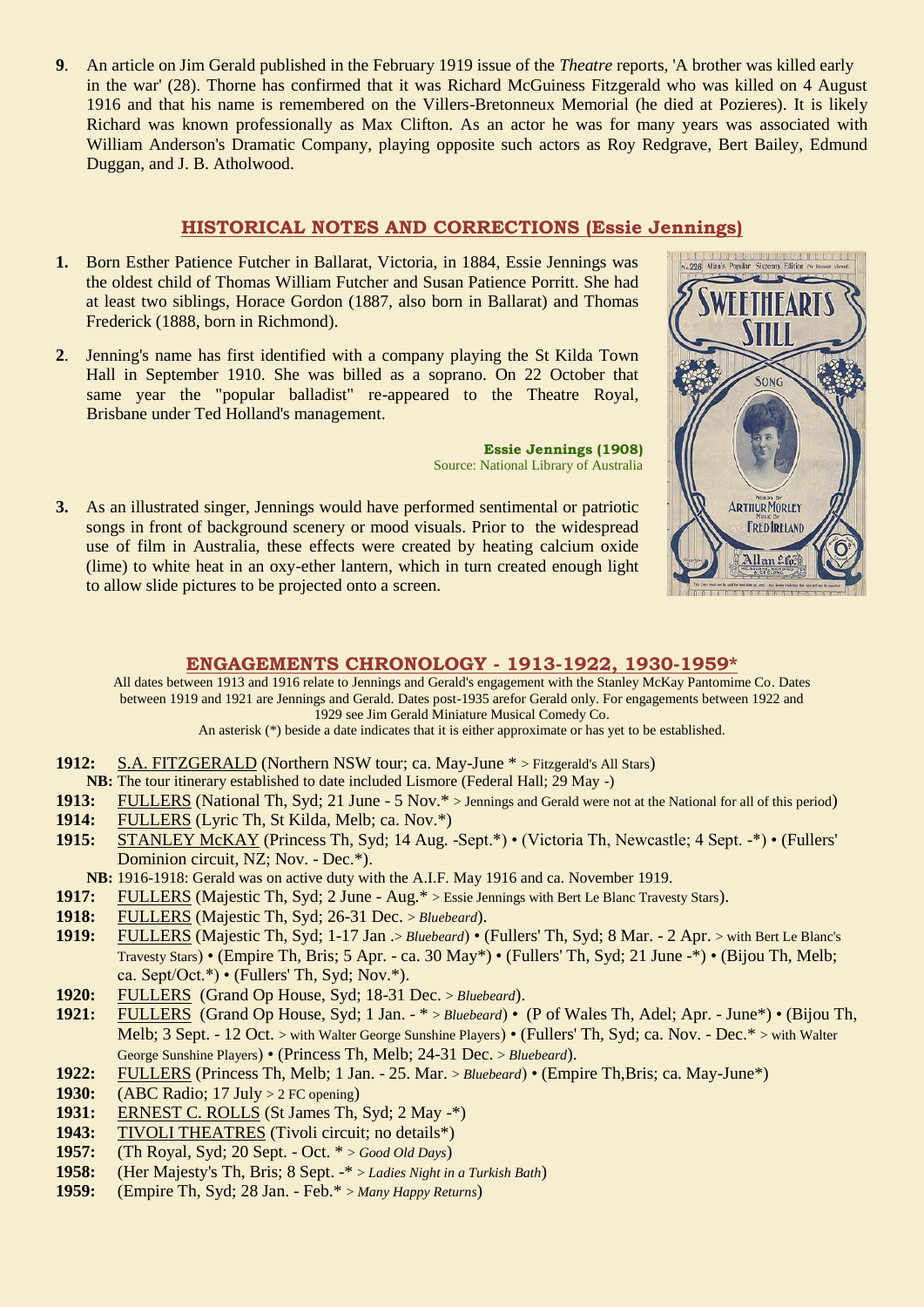## **MUSIC THEATRE WORKS**

- **1919:** The New Recruit [comic sketch with music]
- **1922: Bare Backs** (aka Circus Days) [revusical] **Millionaire for a Night** [revusical] **1914-1918; Or For the Duration** [revusical] • **Oh Mum** [revusical] • **It's All Yours** [revusical] • **The Tennis Club** [revusical] • **Whips and Quips** (aka Sport of Kings / I Don't Want to be a Jockey) [revusical] • **Right Here** [revusical]
- **1923: The Merry Masquerader** [revusical] **Step This Way** [revusical] **Little Red Riding Hood** [pantomime]
- **1924: Don't Tell The Wife** (aka Mum's the Word) [revusical] **Nights of Joy** (aka (K)Nights of Joy / Joyous Nights) [revusical] • **Your Own Show** (aka Farewell Sydney / Goodbye Sydney / Request Week / So Long Customers) [revue]
- **1926: Troubles of Hector** [revusical] **Bubble and Squeak** (aka A Whirl of Youth / A Whirl of Joy) [revusical] **Once Aboard a Lugger** (aka A Way We Have in the Navy) [revusical] • **The Naughty Husband** (aka Honeymoon Troubles) [revusical] • **Not Likely** (aka The Naughty Earl) [revusical] • **Puss in Boots** [pantomime]
- **1927: Pantomime Revels** [revue]
- **1929: Happy Ideals** [revusical]
- **1931: Laughing Eyes** [revue]
- **1933: It Ended in Spain** (aka The Stolen Garter) [revusical] **He's in Again** [revusical] • **The Gink From Georgia** [revusical] • **A Moorish Maid** [revusical]
- **1934: Joybells** [revue] **Happy Eyes** [revue] **Mother Goose** [pantomime] • **The Mixed Brides** [revusical] • **Broadway Nights** [revusical] • **His Lucky Day** [revusical] • **Come Up and See Us** [revusical] • **The Plumber's Dream** [revusical]

**Gerald and Jennings** 

James **Essie** Dame and Principal Boy. Stanley McKay's Pantomime. Princess Theatre. Next Week: Dix and Baker, Newcastle.

*Australian Variety* 8 Sept. (1915), 4.



# **FURTHER REFERENCE**

Bridges, Nancy and F. Crook. *Curtain Call* (1980). Brodsky, Isadore. *Sydney Takes the Stage* (1963), 29. Burke, K, ed. *With Horse and Morse in Mesopotamia* (1927). Chance, Victoria. "Jim Gerald." CTTA: (1995), 243. Davidson, Jim. *A Showman's Story* (1983). Defence Records: Series B883, Item No NX70933. National Archives of Australia.